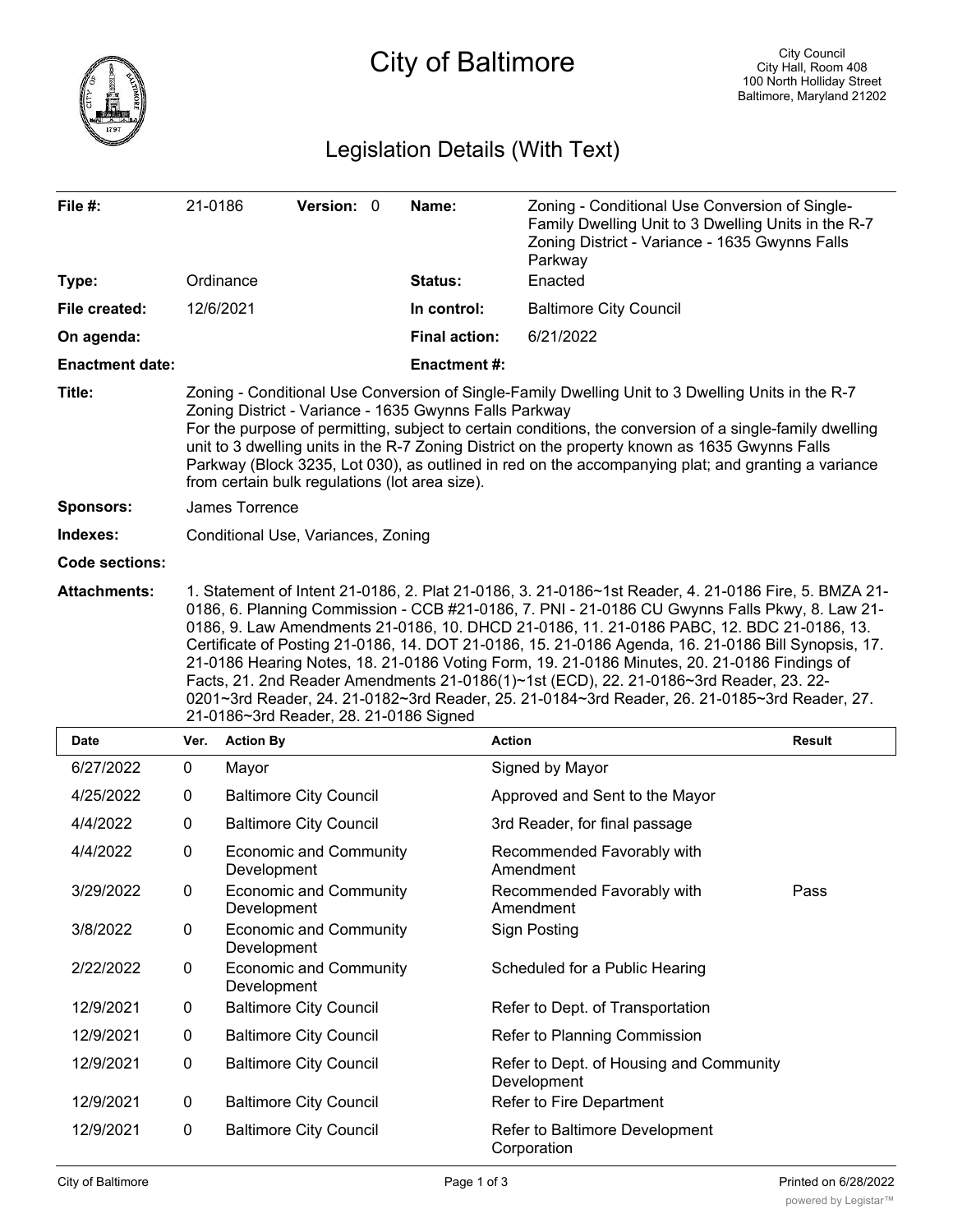| 12/9/2021 | 0 | <b>Baltimore City Council</b> | Refer to Parking Authority Board                  |
|-----------|---|-------------------------------|---------------------------------------------------|
| 12/9/2021 | 0 | <b>Baltimore City Council</b> | Refer to City Solicitor                           |
| 12/9/2021 | 0 | <b>Baltimore City Council</b> | Refer to Board of Municipal and Zoning<br>Appeals |
| 12/6/2021 | 0 | <b>Baltimore City Council</b> | Assigned                                          |
| 12/6/2021 |   | <b>Baltimore City Council</b> | Introduced                                        |

**\* Warning:** This is an unofficial, introductory copy of the bill. The official copy considered by the City Council is the first reader copy.

### **Introductory\***

## **City of Baltimore Council Bill**

Introduced by: Councilmember Torrence At the request of: Danielle Green Address: 810 Carroll Street, Baltimore, MD 21230 Telephone: 786-288-6400

## A Bill Entitled

#### An Ordinance concerning **Zoning - Conditional Use Conversion of Single-Family Dwelling Unit to 3 Dwelling Units in the R-7 Zoning District - Variance - 1635 Gwynns Falls Parkway**

For the purpose of permitting, subject to certain conditions, the conversion of a single-family dwelling unit to 3 dwelling units in the R-7 Zoning District on the property known as 1635 Gwynns Falls Parkway (Block 3235, Lot 030), as outlined in red on the accompanying plat; and granting a variance from certain bulk regulations (lot area size).

By authority of

Article - Zoning Sections 5-201(a), 5-305(a), 5-308, 9-401 (Table 9-401), and 9-701(2) Baltimore City Revised Code (Edition 2000)

**Section 1. Be it ordained by the Mayor and City Council of Baltimore**, That permission is granted for the conversion of a single-family dwelling unit to 3 dwelling units in the R-8 Zoning District on the property known as 1635 Gwynns Falls Parkway (Block 3235, Lot 030), as outlined in red on the plat accompanying this Ordinance, in accordance with Baltimore City Zoning Code §§ 5-201(a) and 9-701(2), subject to the condition that the building complies with all applicable federal, state, and local licensing and certification requirements.

**Section 2. And be it further ordained**, That pursuant to the authority granted by §§ 5-305(a) and 5-308 of Article 32 - Zoning, permission is granted from the requirements of § 9-401 (Table 9-401: Rowhouse and Multi -Family Residential Districts - Bulk and Yard Regulations), as the minimum lot size requirement for 3 dwelling units, in the R-8 Zoning District, is 3,300 square feet, and the lot area size is 1,800 square feet.

**Section 3. And be it further ordained**, That as evidence of the authenticity of the accompanying plat and in order to give notice to the agencies that administer the City Zoning Ordinance: (i) when the City Council passes this Ordinance, the President of the City Council shall sign the plat; (ii) when the Mayor approves this Ordinance, the Mayor shall sign the plat; and (iii) the Director of Finance then shall transmit a copy of this Ordinance and the plat to the Board of Municipal and Zoning Appeals, the Planning Commission, the Commissioner of Housing and Community Development, the Supervisor of Assessments for Baltimore City, and the Zoning Administrator.